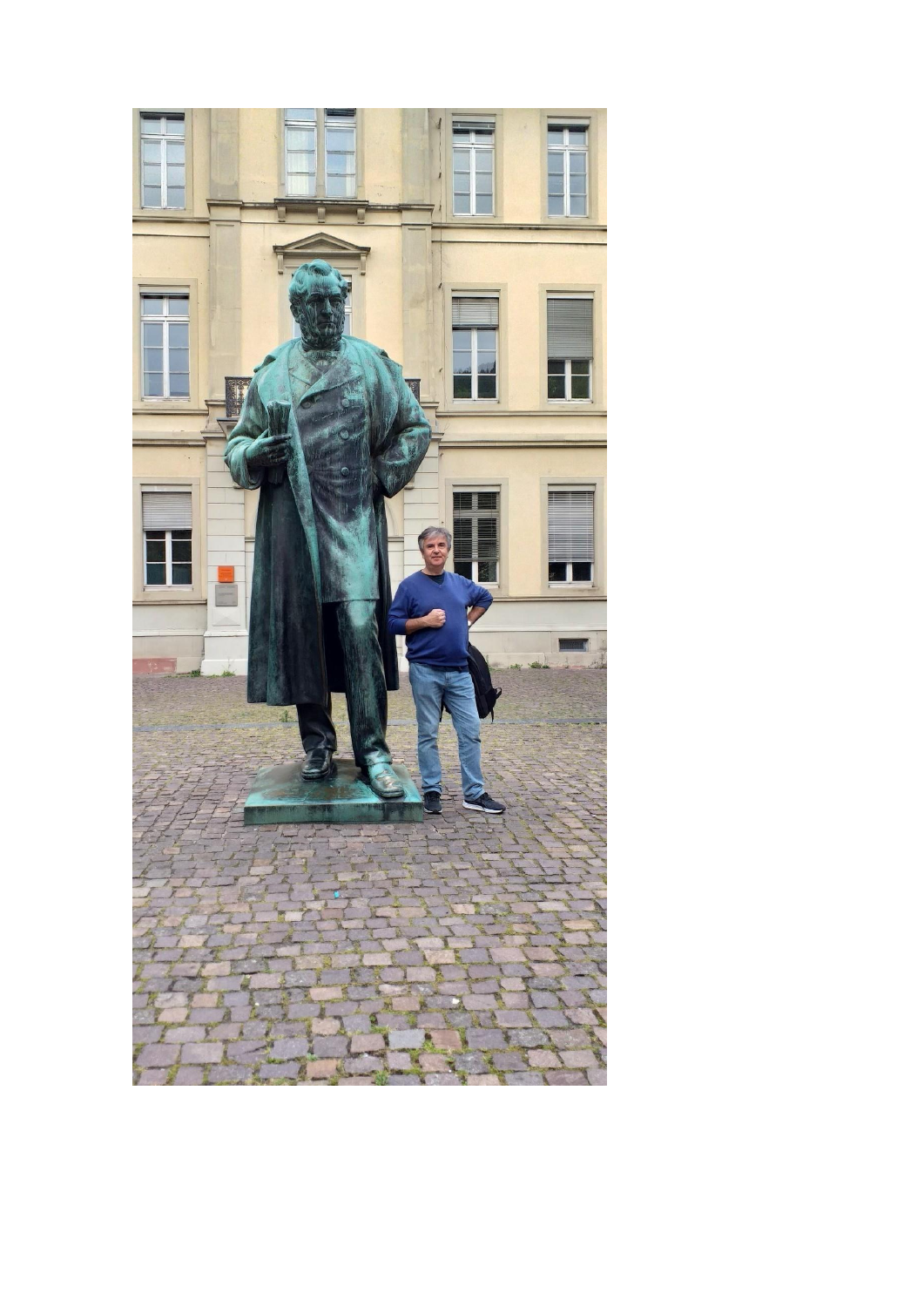# Alejandro C. Olivieri

# Introduction to Multivariate Calibration

**A Practical Approach** 

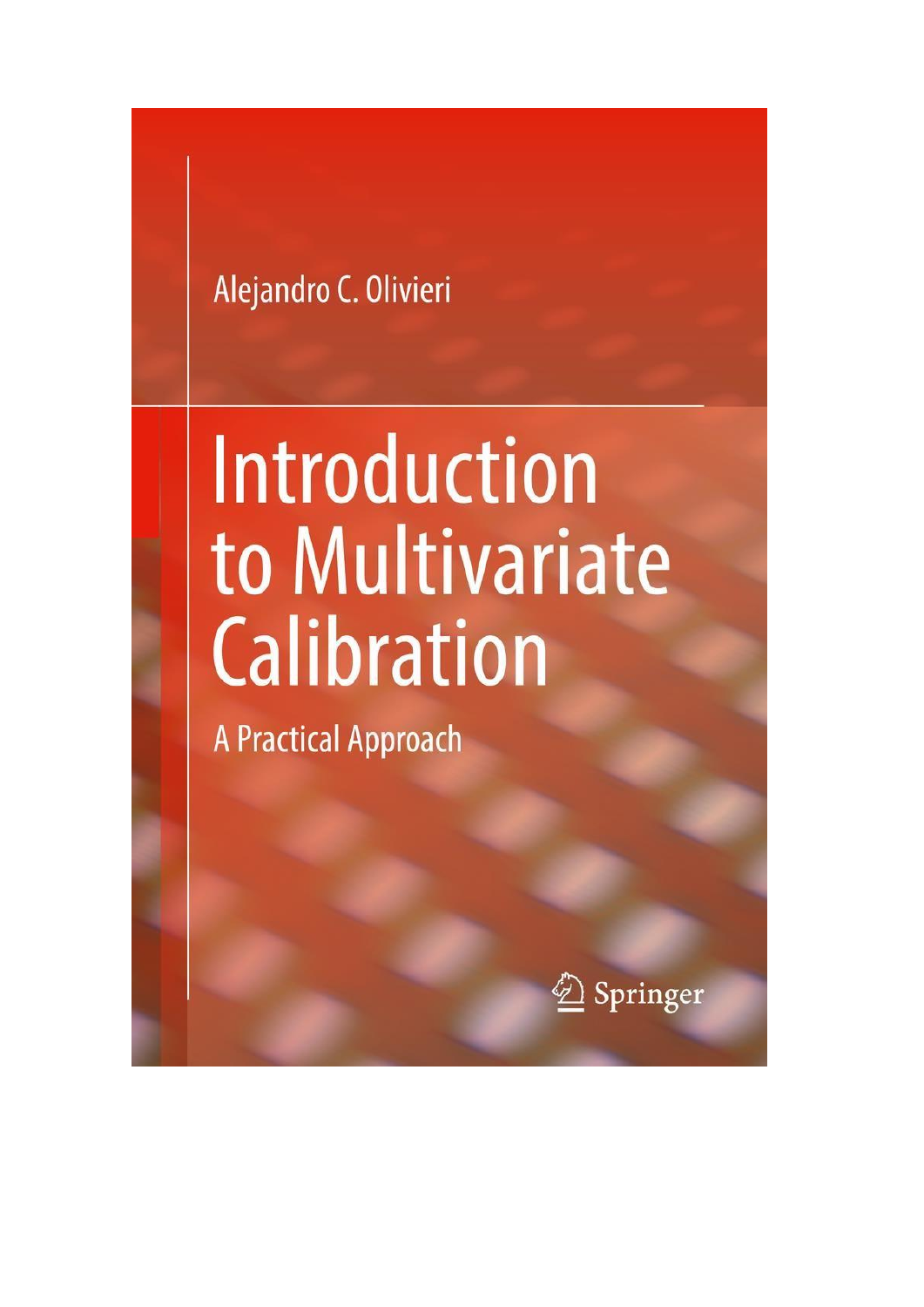Introduction to Multivariate Calibration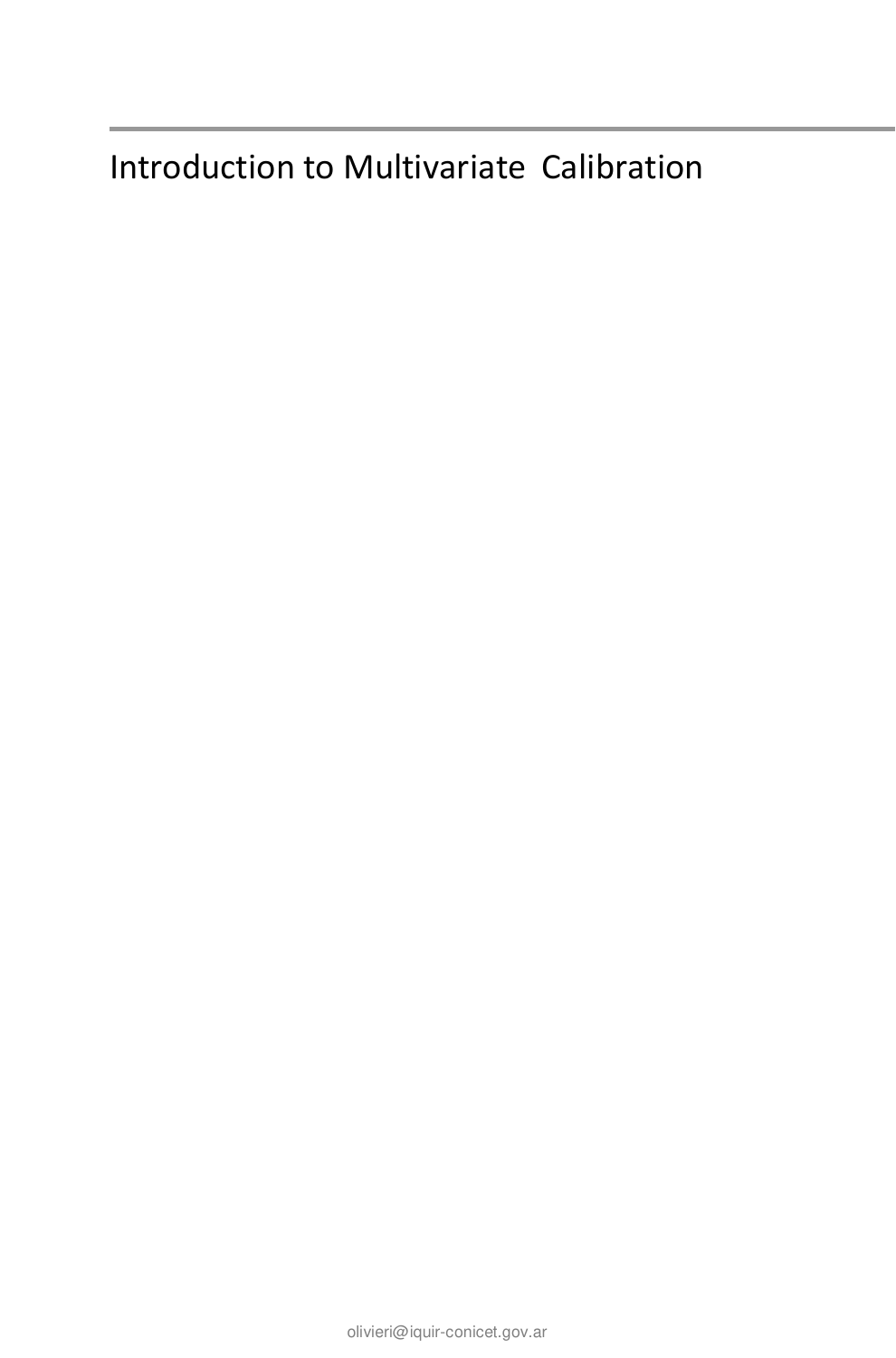Alejandro C. Olivieri

# Introduction to Multivariate Calibration

A Practical Approach



olivieri@iquir-conicet.gov.ar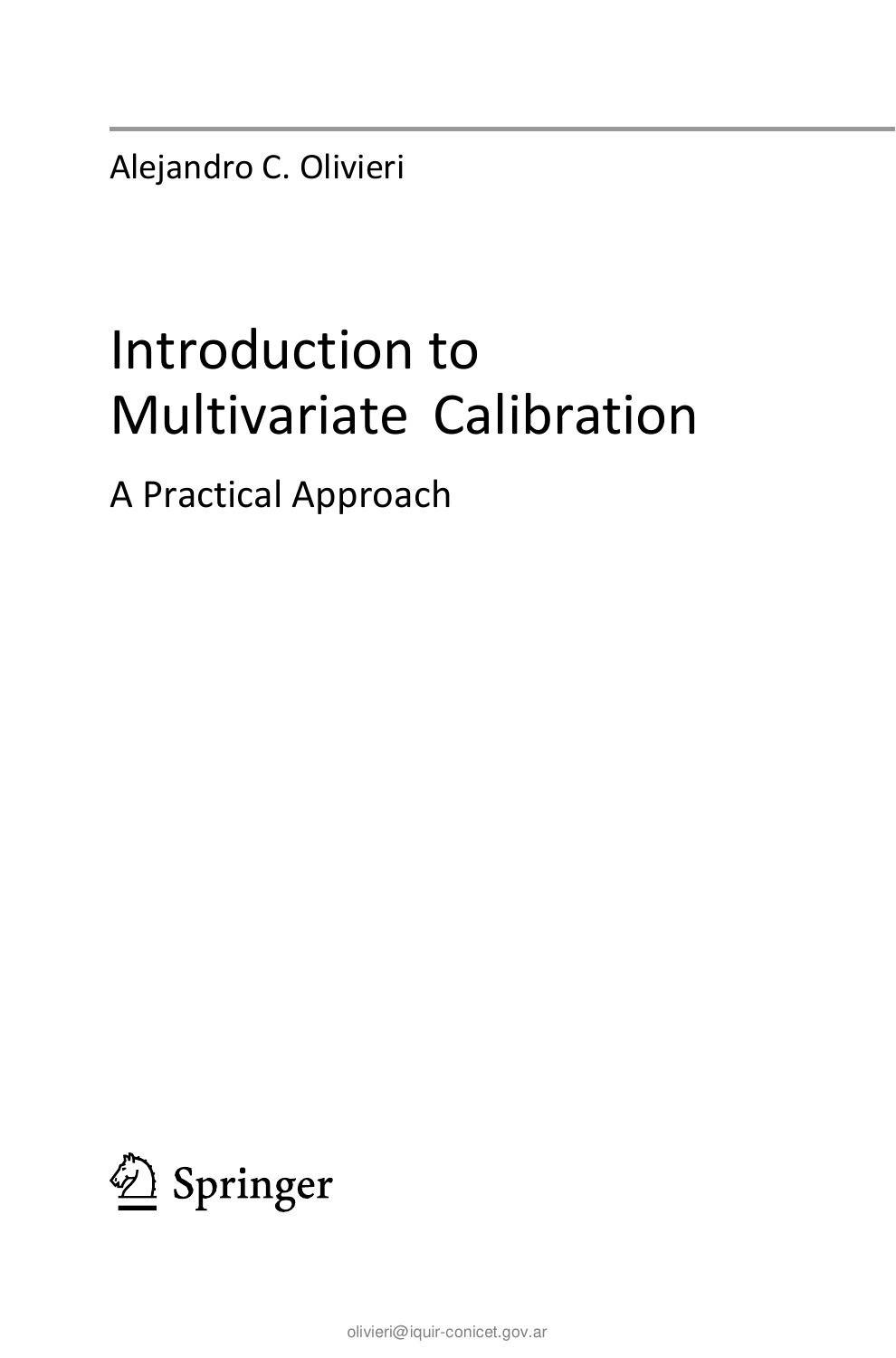Alejandro C. Olivieri Universidad Nacional de Rosario Instituto de Química Rosario - CONICET Rosario, Argentina

#### ISBN 978-3-319-97096-7 ISBN 978-3-319-97097-4 (eBook) https://doi.org/10.1007/978-3-319-97097-4

Library of Congress Control Number: 2018950544

# Springer Nature Switzerland AG 2018 This work is subject to copyright. All rights are reserved by the Publisher, whether the whole or part of the material is concerned, specifically the rights of translation, reprinting, reuse of illustrations, recitation, broadcasting, reproduction on microfilms or in any other physical way, and transmission or information storage and retrieval, electronic adaptation, computer software, or by similar or dissimilar methodology now known or hereafter developed.

The use of general descriptive names, registered names, trademarks, service marks, etc. in this publication does not imply, even in the absence of a specific statement, that such names are exempt from the relevant protective laws and regulations and therefore free for general use.

The publisher, the authors, and the editors are safe to assume that the advice and information in this book are believed to be true and accurate at the date of publication. Neither the publisher nor the authors or the editors give a warranty, express or implied, with respect to the material contained herein or for any errors or omissions that may have been made. The publisher remains neutral with regard to jurisdictional claims in published maps and institutional affiliations.

This Springer imprint is published by the registered company Springer Nature Switzerland AG The registered company address is: Gewerbestrasse 11, 6330 Cham, Switzerland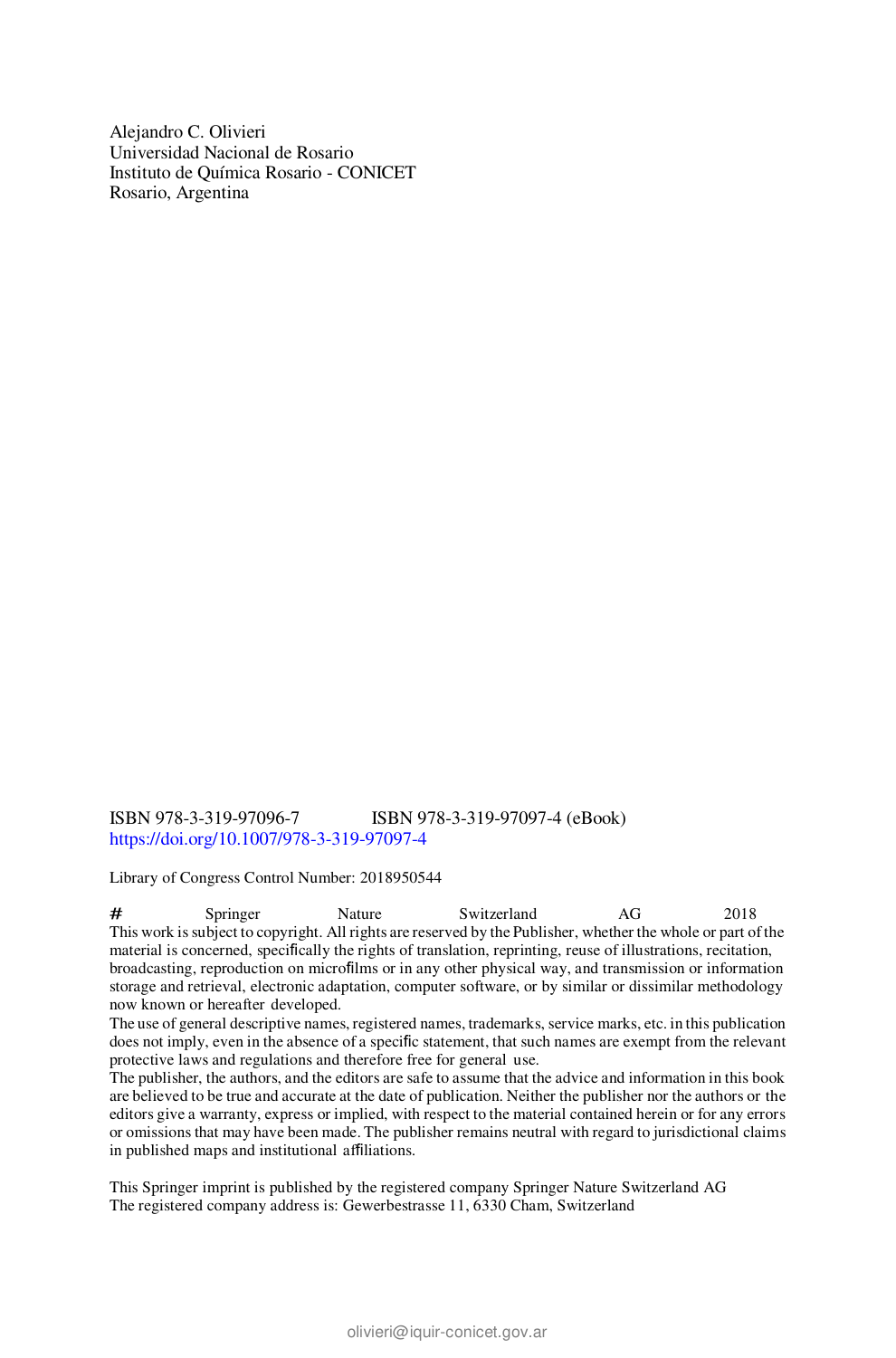*To my late sister Cristina, wherever she is.*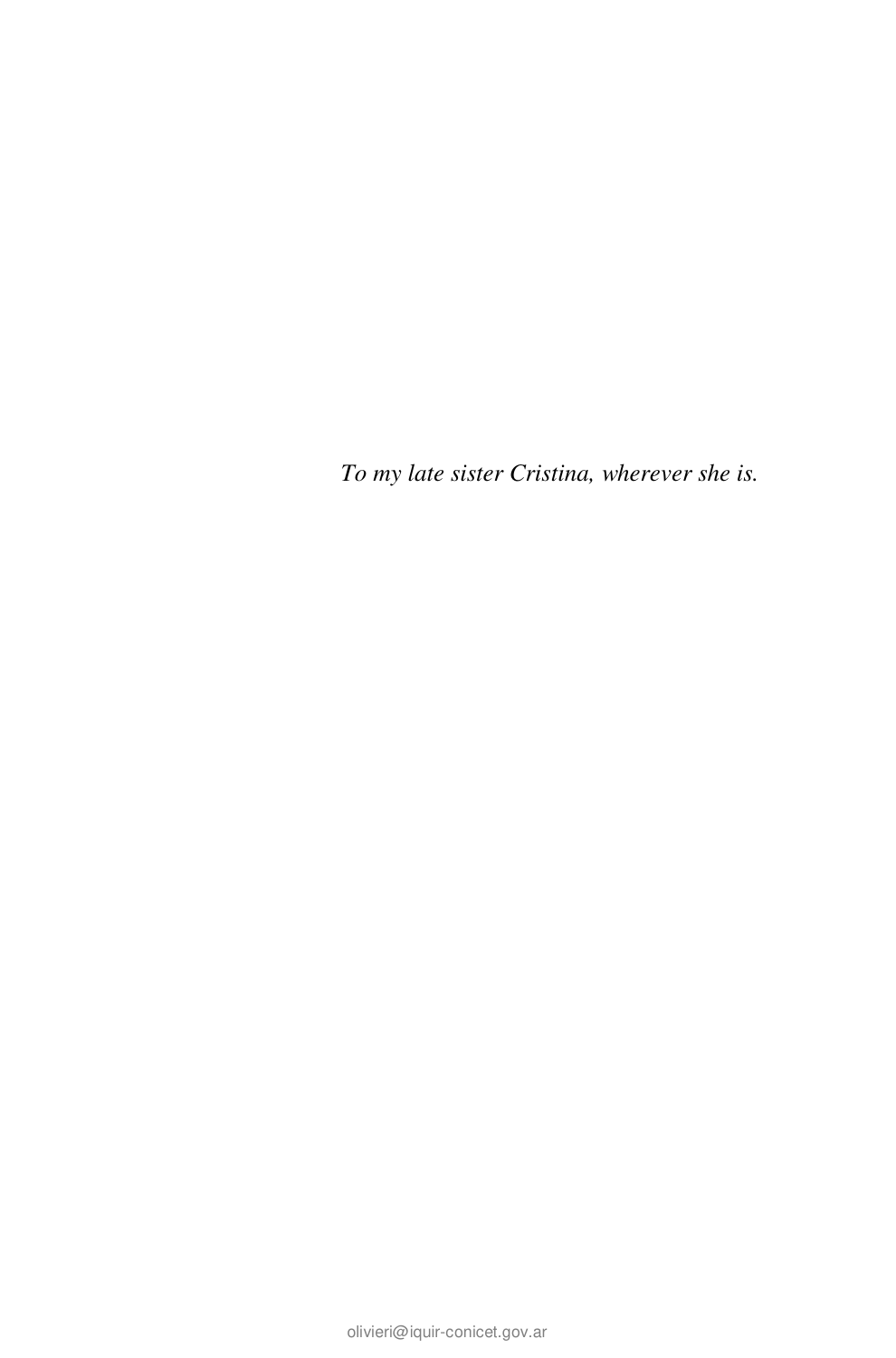### Foreword

The content of this book, written by Prof. Alejandro Olivieri, covers practical and fundamental aspects of multivariate calibration, setting the focus on first-order calibration. It is important to remark that multivariate calibration has become a crucial topic in the analytical world, nowadays being adopted in labs for solving complicated analytical problems, including those found in environmental, biochemical, agro-industry, and food analysis, among other applications.

The book has been divided in 13 chapters, starting in Chap. 1 with an introduction of what chemometrics and multivariate calibration represent in the analytical world. In this chapter, basic concepts are introduced. Then, the following chapters show the evolution that first-order calibration has experienced from the simplest and original methods to the latest algorithms, including artificial neural networks to model nonlinear systems. In addition, several chapters are devoted to explore important subjects as the optimum number of latent variables, comparison of multivariate models, data preprocessing and analytical figures of merit, and topics of supreme importance in the analytical field.

Practical aspects of multivariate calibration are discussed introducing interesting examples. Most of the experimental data used in examples and exercises correspond to methods developed by the author's research group and collaborators. In addition, the examples are intended to guide analytical chemists in their work, appealing to mathematics when it is strictly necessary and showing very smart schematic representations to understand concepts involved in these powerful multivariate chemometric tools.

To follow the explanations given in the chapters dealing with the applications, a free graphical interface software, namely, the MVC1 MATLAB routines, is presented and suggested. The software opens a very interesting scenario, as the user should be able, after the reading of this book, to exploit the usefulness of the available tools to perform calibrations with his/her own laboratory data. Particularly useful in this context is the last chapter with solutions to the homework suggested along the practical application chapters.

Finally, this book may be considered to fill a gap in the subject, with a smart treatment of the advantages and practical limitations of first-order calibration, by a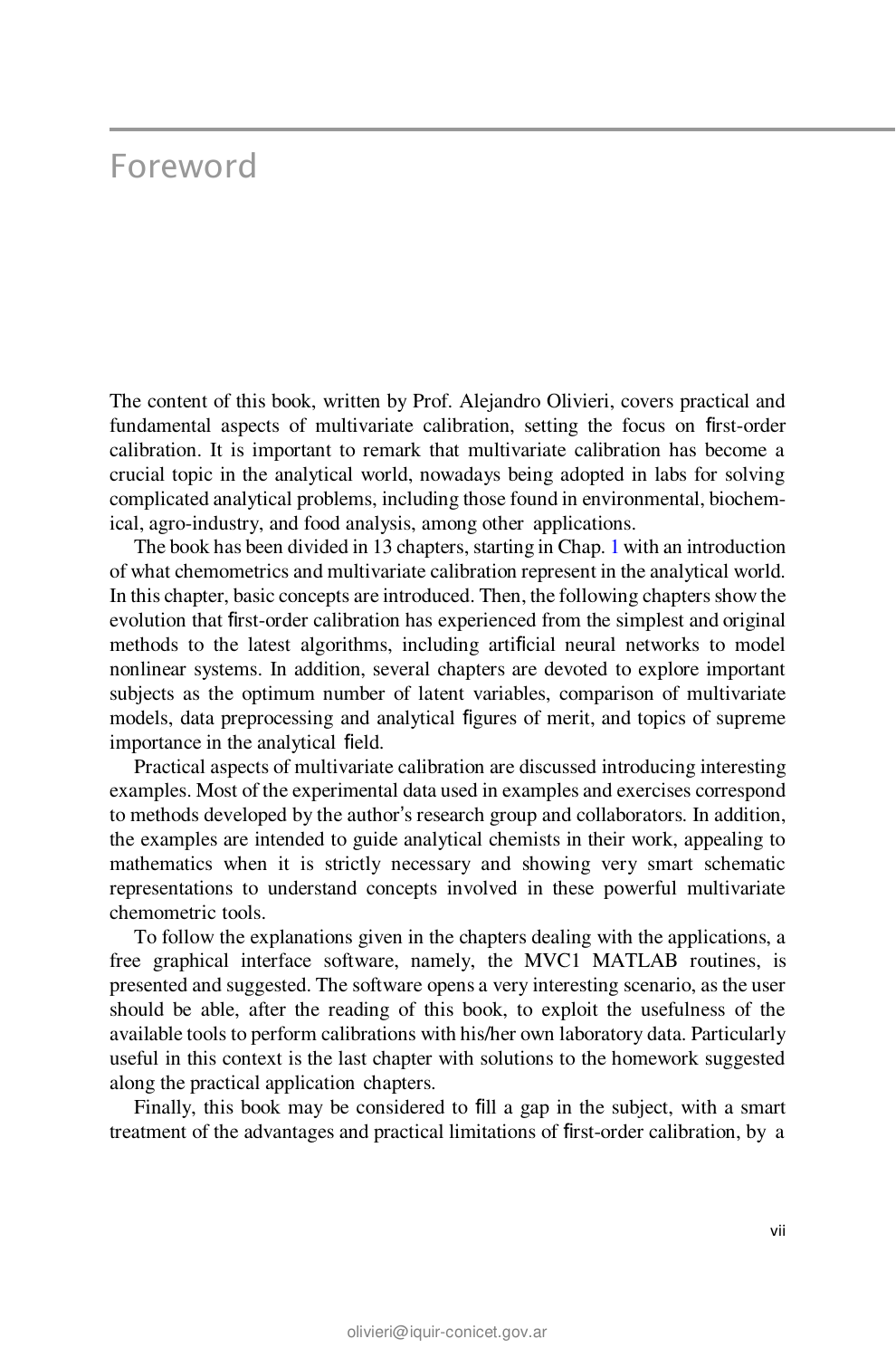combination of both fundamentals and practice, and provides free software, developed by the author, to use the most popular available approaches to deal with current analytical data.

> Héctor Goicoechea Cathedra of Analytical Chemistry Faculty of Biochemical and Biological Sciences, University National of Litoral Santa Fe, Argentina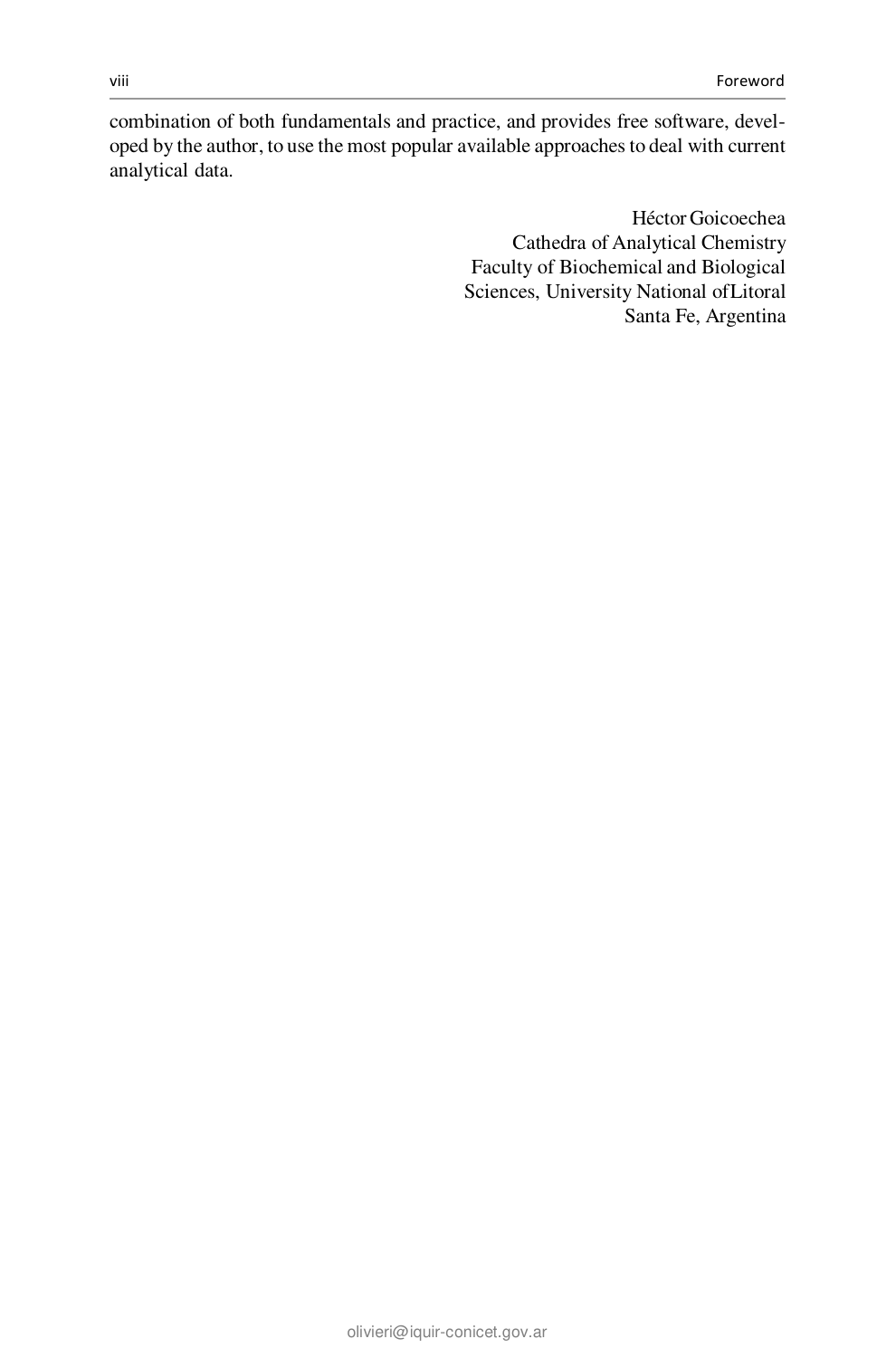## Preface

Multivariate calibration is becoming popular in analytical chemistry. Some branches of industry have used it for years; others are gradually incorporating it as the necessary tools, both theoretical and experimental, are disseminated in the academic and industrial fields. Precisely the objective of this book is to contribute to the diffusion of the discipline while providing complementary reading material for undergraduate or postgraduate courses on multivariate calibration in chemistryrelated careers.

Every book on multivariate calibration faces a dilemma. Should deep mathematical concepts be employed, as those required for the development of the main tools of the discipline, or should the mathematics be kept at a minimum, describing only in a qualitative manner the different calibration techniques? The following anecdote illustrates the issue.

A journalist once interviewed a physics professor, enquiring about the relativity theory. The professor tried to explain the fundamentals of the theory, using uncommon terms such as *geodesics* and *tensors*. Thus the journalist begged for the use of more understandable terms. The professor then told a story of cowboys firing guns on a moving train and spoke about the speed of the bullets in relation to the train and to the platform.

– Good! –exclaimed the journalist– now I understand.

– Yes, but this is not the relativity theory –said the professor.

The same issue is apparent here: how much mathematics and how much qualitative text to include. Exaggerating the mathematics carries the risk of making the book difficult to understand. Reducing it to zero, on the other hand, leads to a symmetrical loss in the chemometrics. Finding the right balance in a book like this one may be a lost cause, but it is worth trying.

Regarding a chemometrics book introducing complex concepts in a simple manner, an editorial comment used the following words in Latin: *veluti pueris absinthia taetra medentes cum dare conantur, prius oras pocula circum adspirant*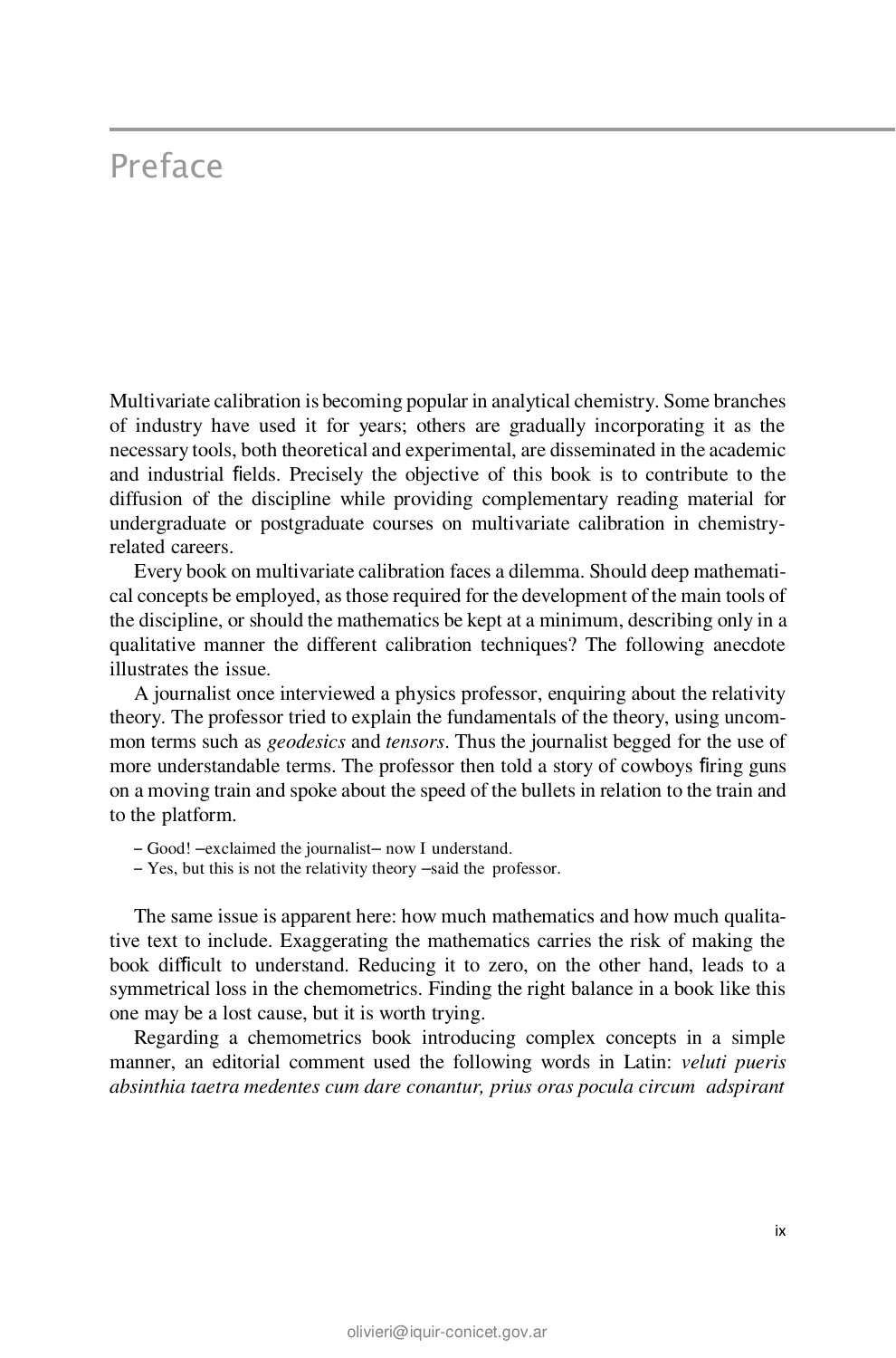*mellis dulci flavoque liquore*. This is an advice of the poet and philosopher Lucretius to orators:

when the topic is tough, behave as physicians seeking to give a draught of bitter wormwood to a child: first smear some honey along the edge of the cup.

The reader might be left with this same sensation with this book.

Rosario, Argentina Alejandro C. Olivieri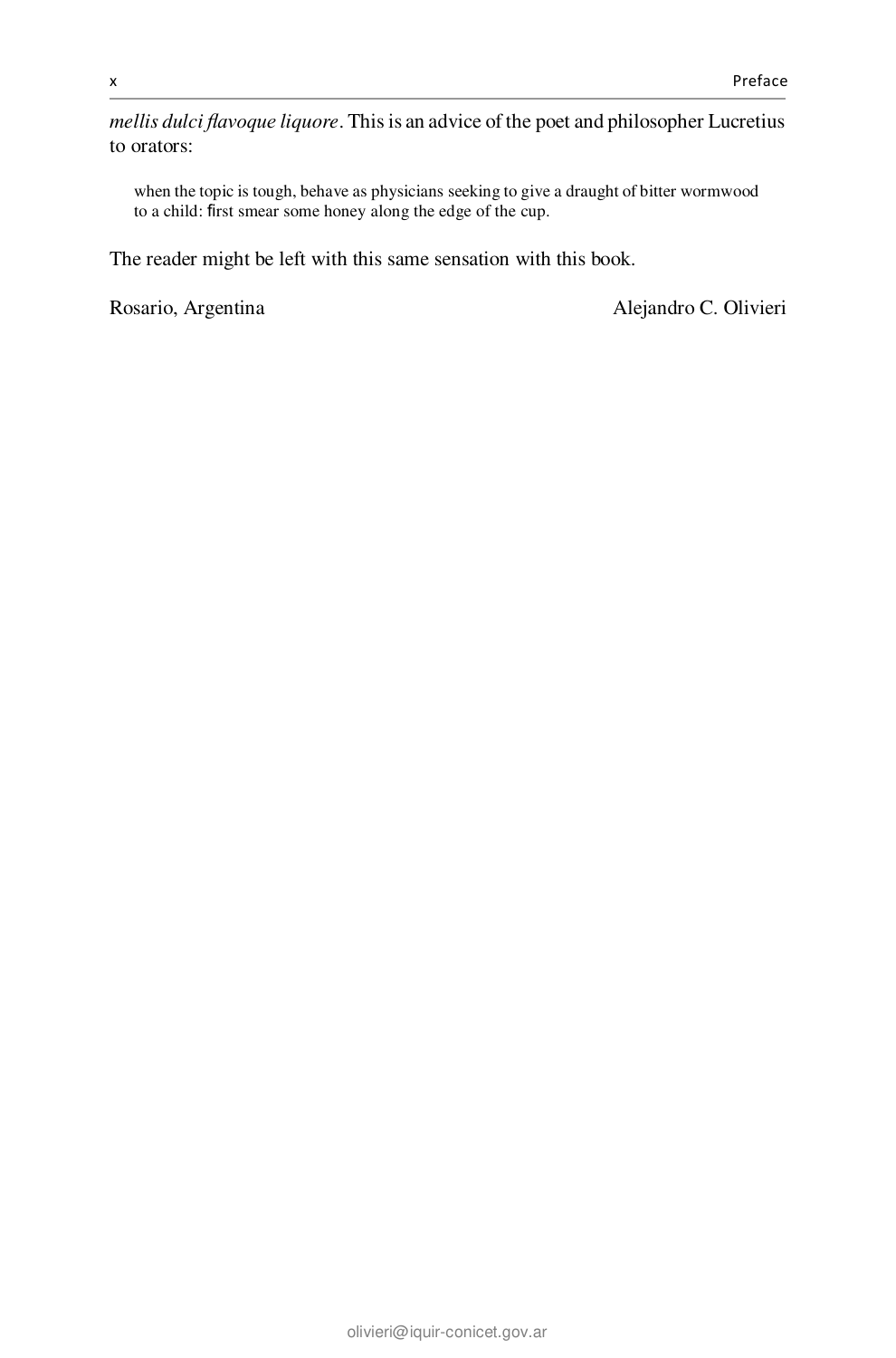## Acknowledgments

To write a book like this one, it is important to have collaborated with Argentinean and foreign scientists over almost two decades and to have taught on the subject in universities and private laboratories. Scientific knowledge helps one to comply with the formalities of the discipline, and teaching practice leads one to recognize the need for printed material about an intrinsically difficult topic. It is therefore appropriate to thank the National University of Rosario and the National Scientific and Technical Research Council (CONICET) for allowing us to develop in the double role of teachers and researchers. That is not all. For this project to come true, other crucial ingredients are required: a brother-in-law (Raul), an experienced editor and excellent critic, and a wife-scientist (Graciela) with patience for consulting and discussion. For them, special thanks.